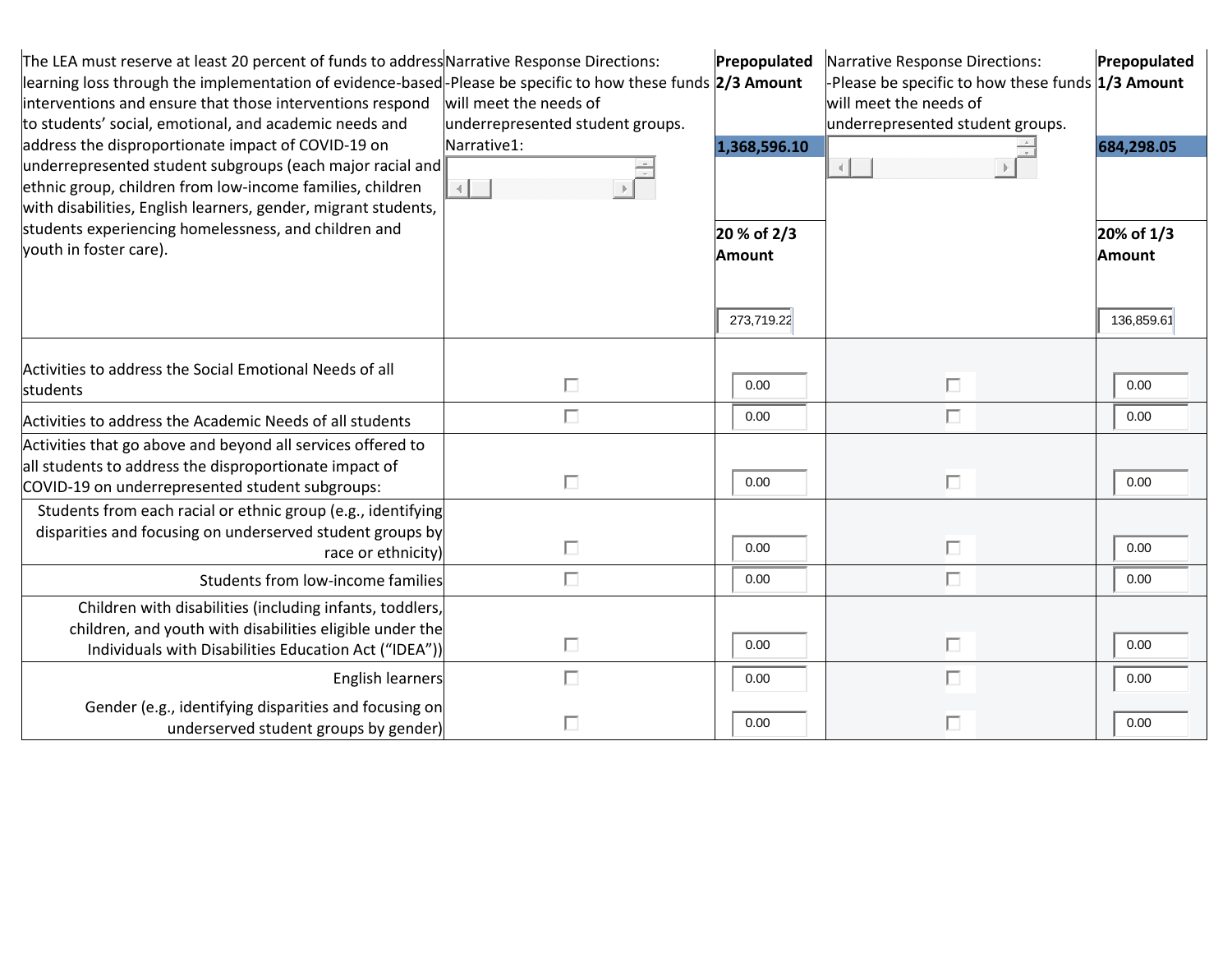| Migratory students                 | 0.00 | 0.00 |
|------------------------------------|------|------|
| Students experiencing homelessness | 0.00 | 0.00 |
| Children and youth in foster care  | 0.00 | 0.00 |
| Sub Totals                         | 0.00 | 0.00 |

- 1. ED 464 343 DOCUMENT RESUME CS 510 950 TITLE INSTITUTION PUB DATE NOTE AVAILABLE FROM PUB TYPE EDRS PRICE DESCRIPTORS IDENTIFIERS Evidence That Tutoring Works. Department of Education, Washington, DC. Planning and Evaluation Service.; Corporation for National Service, Washington, DC. 2001-00-00 9p.; Prepared by the Office of the Deputy Secretary. For full text: http://www.cns.gov/areads/about/evtutoringworks.pdf. Information Analyses (070) MFO~/PCO~ Plus Postage. Cross Age Teaching; Elementary Education; Literature Reviews; Peer Teaching; Program Effectiveness; \*Reading Improvement; \*Reading Skills; Research Utilization; Tutorial Programs; \*Tutoring; Volunteers \*Tutor Role Among the features of tutoring programs associated with the most positive gains are extensive training for tutors, formal time commitments by tutors, structured tutoring sessions, careful monitoring of tutoring services, and close relationships between classroom instruction and curriculum and the tutoring services provided.
	- Researchers generally agree on the factors that generate the most consistent positive achievement for tutees: (1) Close coordination with the classroom or reading teacher; (2) Intensive and ongoing training for tutors; (3) Well-structured tutoring sessions in which the content and delivery of instruction is carefully scripted; (4) Careful monitoring and reinforcement of progress; (5) Frequent and regular tutoring sessions, with each session between 10 and 60 minutes daily; and (6) Specially designed interventions for the 17-20% of children with severe reading difficulties. (NKA)
	- Two tutoring programs in Dade County, Florida, that trained cross-age and adult volunteer tutors to work with elementary school students found that tutees outperformed a randomly assigned control group of students who were not tutored. [Madden, N.A., & Slavin, R.E. (1 989). Effective pullout programs for students at risk. In Effective Programs for Students At Risk, R.E. Slavin, N. L. Kameit, and N.A. Madden, eds. Boston: Allyn and Bacon.]
- 2. U.S. Department of Education Dr. Miguel A. Cardona Secretary of Education Office of Planning, Evaluation and Policy Development Donna M. Harris-Aikens Acting Assistant Secretary

II. Addressing Lost Instructional Time a. Accelerating learning through instructional approaches, tutoring, and expanded learning time Initial research shows the disproportionate impact of the pandemic on the achievement of students who were already underserved, including students of color. Recent studies have used fall 2020 assessment data to measure the extent to which lost instructional time is affecting student performance. A comparison of fall 2020 Northwest Evaluation Association (NWEA) Measures of Academic Progress Growth assessment data to fall 2019 data found that students in grades 3-8 performed similarly in reading to same-grade students in fall 2019, but about 5 to 10 percentile points lower in math. In addition, the study found that most students had made some learning gains in both reading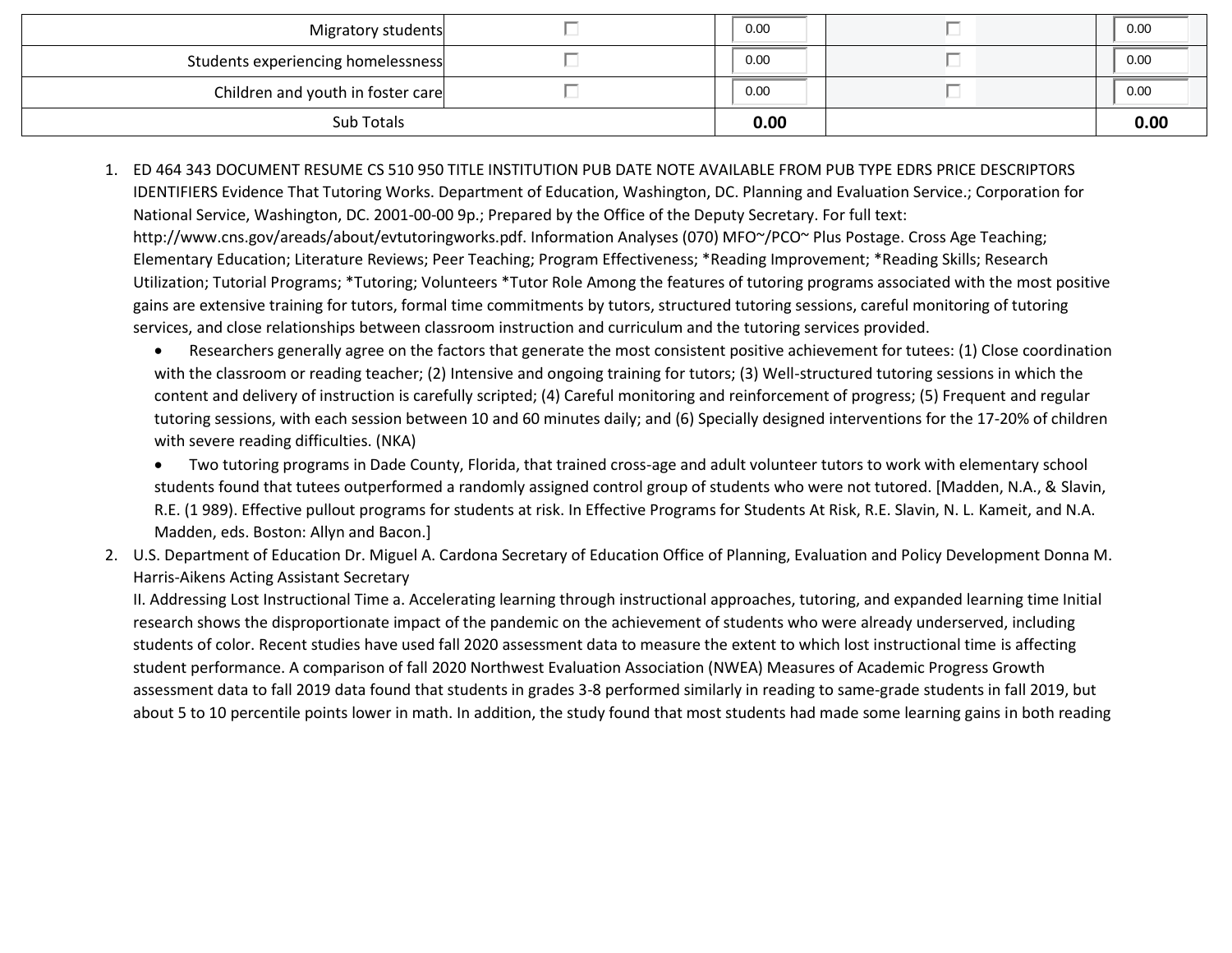and math since spring 2020; however, gains in math were lower than average compared to prior years.15 Another study similarly found that achievement gaps that existed prior to the pandemic persisted over the past year, and in some cases widened.16 Researchers also noted that some students have become disengaged from schooling, so the results of these assessments might not include data for those students. Accelerating learning provides opportunities for students to learn at grade level rather than through tracking or remediation, which can narrow educational opportunities for students and might lead them to become disengaged. Acceleration builds on what students already know as a way to access new learning. Studies have shown that when students tie background knowledge to new information, they are better at making inferences and retaining the new information more effectively.17 Collaboration between any partners providing additional support to students and classroom educators is critical. Schools and districts should organize programming in a way that allows time for ongoing two-way communication. Learning acceleration focuses on quickly diagnosing gaps in critical skills and concepts that may impede

students from accessing grade-level coursework. Acceleration provides instruction in prior knowledge and teaching prerequisite skills that students need to learn at a pace that allows students to stay engaged in grade-level content and lays a foundation for new academic vocabulary. Educators face three key questions in determining the most appropriate interventions for acceleration: 1) where is each student in their mastery of critical skills and concepts, 2) what interventions are most effective, and 3) when will accelerated learning take place? Regarding the last question, learning acceleration can take place before, during, or after school; on weekends; during school breaks; or over the summer. Schools may incorporate accelerated learning into electives and expanded learning time to provide more time in school to address challenging subjects. This section will address four approaches, each of which can be used in combination with the others: 1. Inschool acceleration; 2. Tutoring programs; 3. Out-of-school time programs; and 4. Summer learning and enrichment. To determine appropriate evidence-based intervention models, schools should consider the extent of the need for acceleration; available resources and staff to support interventions; family input; and existing partners, such as community organizations, that could support the intervention.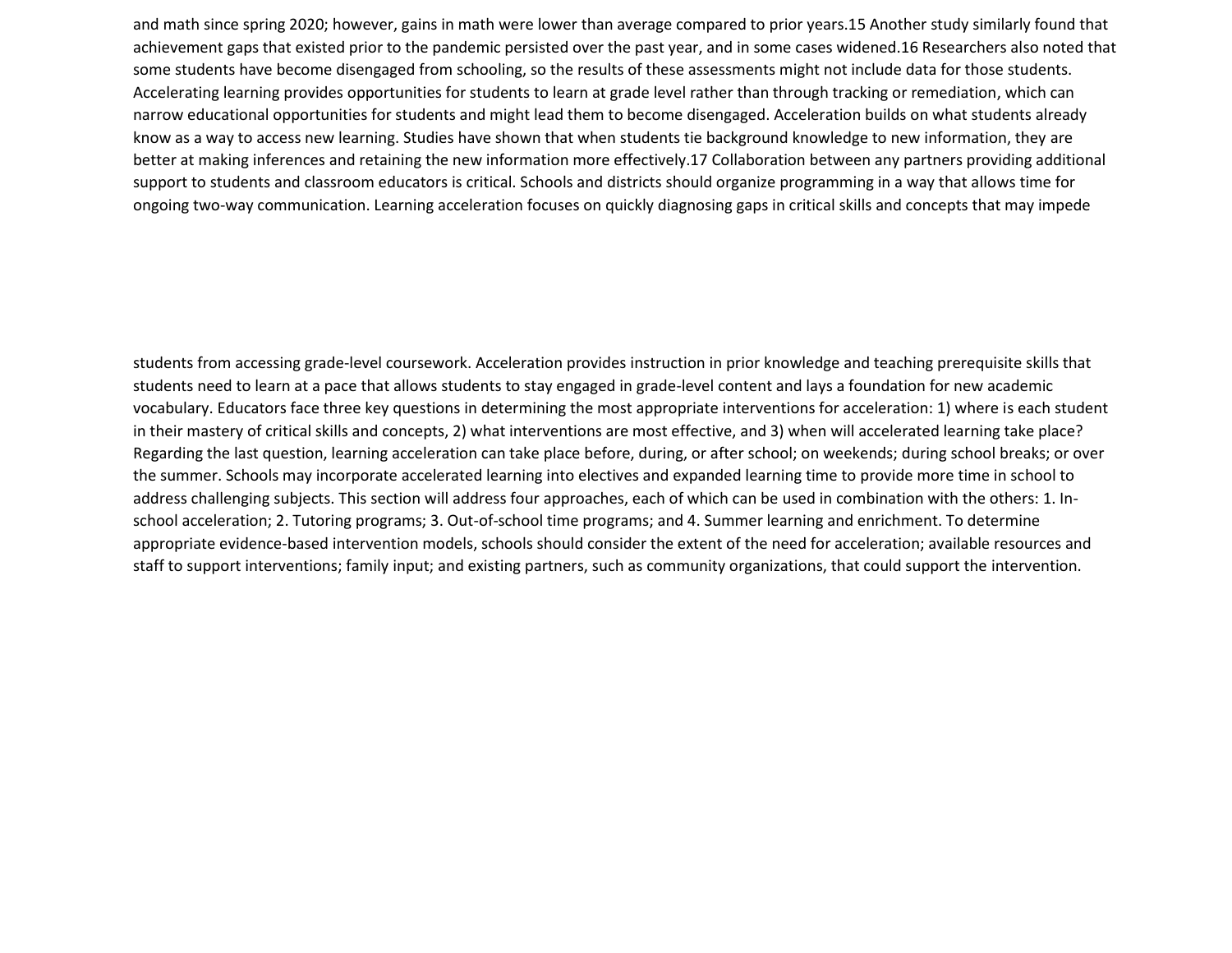**Descriptions for all narrative responses below must describe how interventions to address the academic impact of lost instructional time, will respond to the academic, social, emotional, and mental health needs of all students, and particularly those students disproportionately impacted by the COVID-19 pandemic, including students from low-income families, students of color, English learners, children with disabilities, students experiencing homelessness, children and youth in foster care, and migratory students.**

| Funds may be used for a wide range of activities to                                                                 | 2/3 Amount Allocations |        | 1/3 Amount Allocations |        |  |
|---------------------------------------------------------------------------------------------------------------------|------------------------|--------|------------------------|--------|--|
| address needs arising from the coronavirus<br>pandemic, including any activity authorized by the<br>following Acts. | <b>Narrative</b>       | Amount | <b>Narrative</b>       | Amount |  |
| Elementary and Secondary Education Act<br>(ESEA)                                                                    |                        | 0.00   |                        | 0.00   |  |
| Individuals with Disabilities Education Act (IDEA)                                                                  |                        | 0.00   |                        | 0.00   |  |
| Adult Education and Family Literacy Act (AEFLA)                                                                     |                        | 0.00   |                        | 0.00   |  |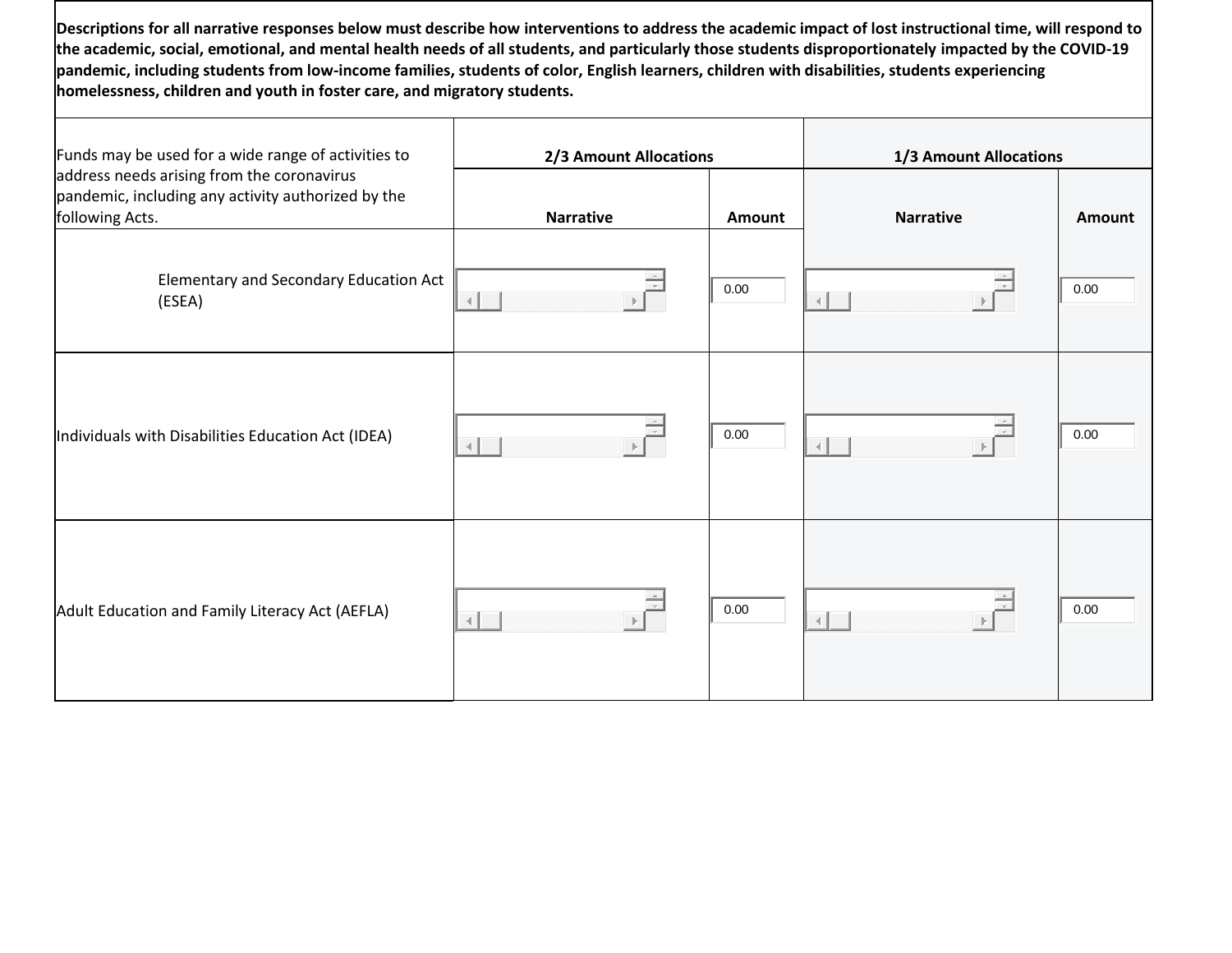| Carl D. Perkins Career and Technical Education Act of<br>2006 (Perkins CTE) |  | 0.00 | 0.00 |
|-----------------------------------------------------------------------------|--|------|------|
| <b>Sub Totals</b>                                                           |  | 0.00 | 0.00 |

Dual Credit Laison (Pathway students) CTE (JABH and Dulce School Laison)

|                                                                                                                                                                                                                                                                                                                                                                                                                                                                                                                                                                                                                                                                                                                                                                                                                                                                                  | ARP ESSER 2/3    |        | ARP ESSER 1/3    |        |
|----------------------------------------------------------------------------------------------------------------------------------------------------------------------------------------------------------------------------------------------------------------------------------------------------------------------------------------------------------------------------------------------------------------------------------------------------------------------------------------------------------------------------------------------------------------------------------------------------------------------------------------------------------------------------------------------------------------------------------------------------------------------------------------------------------------------------------------------------------------------------------|------------------|--------|------------------|--------|
| Allowable Activities for Remaining Funds. Consistent with PED's<br>priority to close the digital divide, LEAs must explain how they are<br>using ARP ESSER funds to ensure access to digital devices and other<br>technology for at-risk students and teachers who need them, as well<br>as Internet technology support services. Digital devices must be<br>capable of meeting at-risk students' remote learning needs and<br>teachers' remote teaching needs. Digital devices must allow for the<br>reliable download and upload of assignments, streaming of<br>instructional videos, and participation in individual and group video<br>conferencing. In the category below "purchasing instructional<br>technology," please include in the narrative an explanation of how<br>the LEA is meeting this priority and a dollar amount that will be used<br>for these purposes. | <b>Narrative</b> | Amount | <b>Narrative</b> | Amount |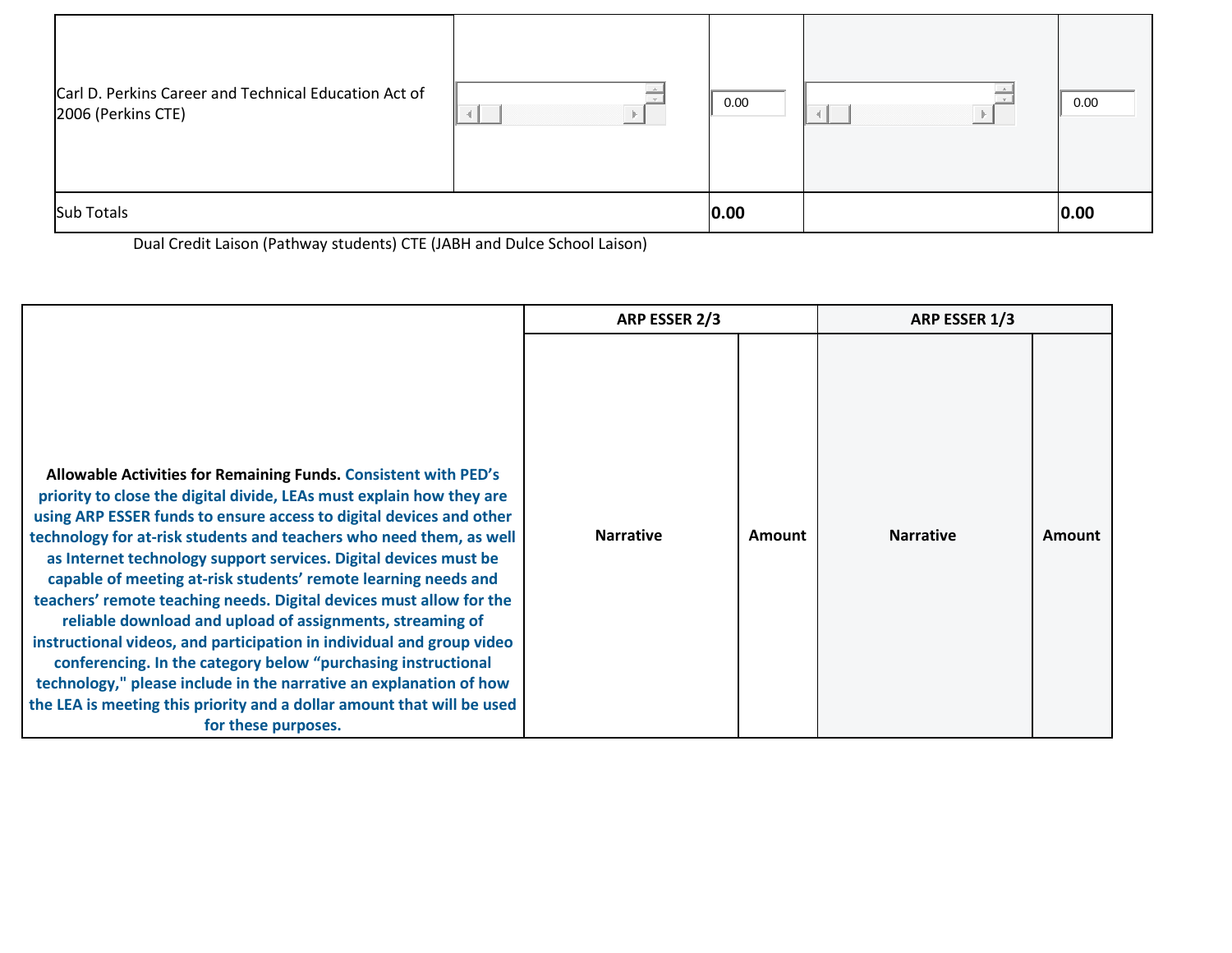| Training and professional development on sanitizing and minimizing<br>the spread of infectious diseases                                                                                                                                                                                                                                                                                                      |                      | 0.00 |        | 0.00 |
|--------------------------------------------------------------------------------------------------------------------------------------------------------------------------------------------------------------------------------------------------------------------------------------------------------------------------------------------------------------------------------------------------------------|----------------------|------|--------|------|
| Purchasing supplies to sanitize and clean the LEA's facilities                                                                                                                                                                                                                                                                                                                                               |                      | 0.00 |        | 0.00 |
| Repairing and improving school facilities to reduce risk of virus<br>transmission and exposure to environmental health hazards                                                                                                                                                                                                                                                                               |                      | 0.00 |        | 0.00 |
| Improving indoor air quality                                                                                                                                                                                                                                                                                                                                                                                 |                      | 0.00 |        | 0.00 |
| Addressing the needs of children from low-income families, children<br>with disabilities, English learners, racial and ethnic minorities, students<br>experiencing homelessness, and foster care youth                                                                                                                                                                                                       | $\rightarrow$        | 0.00 |        | 0.00 |
| Developing and implementing procedures and systems to improve the<br>preparedness and response efforts of LEAs                                                                                                                                                                                                                                                                                               |                      | 0.00 |        | 0.00 |
| Planning for or implementing activities during long-term closures,<br>including providing meals to eligible students and providing technology<br>for online learning                                                                                                                                                                                                                                         | $\rightarrow$        | 0.00 |        | 0.00 |
| Purchasing educational technology (including hardware, software,<br>connectivity, assistive technology, and adaptive equipment) for<br>students that aids in regular and substantive educational interaction<br>between students and their classroom instructors, including students<br>from low-income families and children with disabilities (see above for<br>additional requirements for this activity) | $\rightarrow$<br>4.  | 0.00 |        | 0.00 |
| Providing mental health services and supports, including through the<br>implementation of evidence based full-service community schools and<br>hiring of counselors                                                                                                                                                                                                                                          | $\sim$               | 0.00 | $\sim$ | 0.00 |
| Planning and implementing activities related to summer learning and<br>supplemental after-school programs                                                                                                                                                                                                                                                                                                    | $\frac{\Delta}{\pi}$ | 0.00 |        | 0.00 |
| Addressing learning loss                                                                                                                                                                                                                                                                                                                                                                                     | $\sim$               | 0.00 | $\sim$ | 0.00 |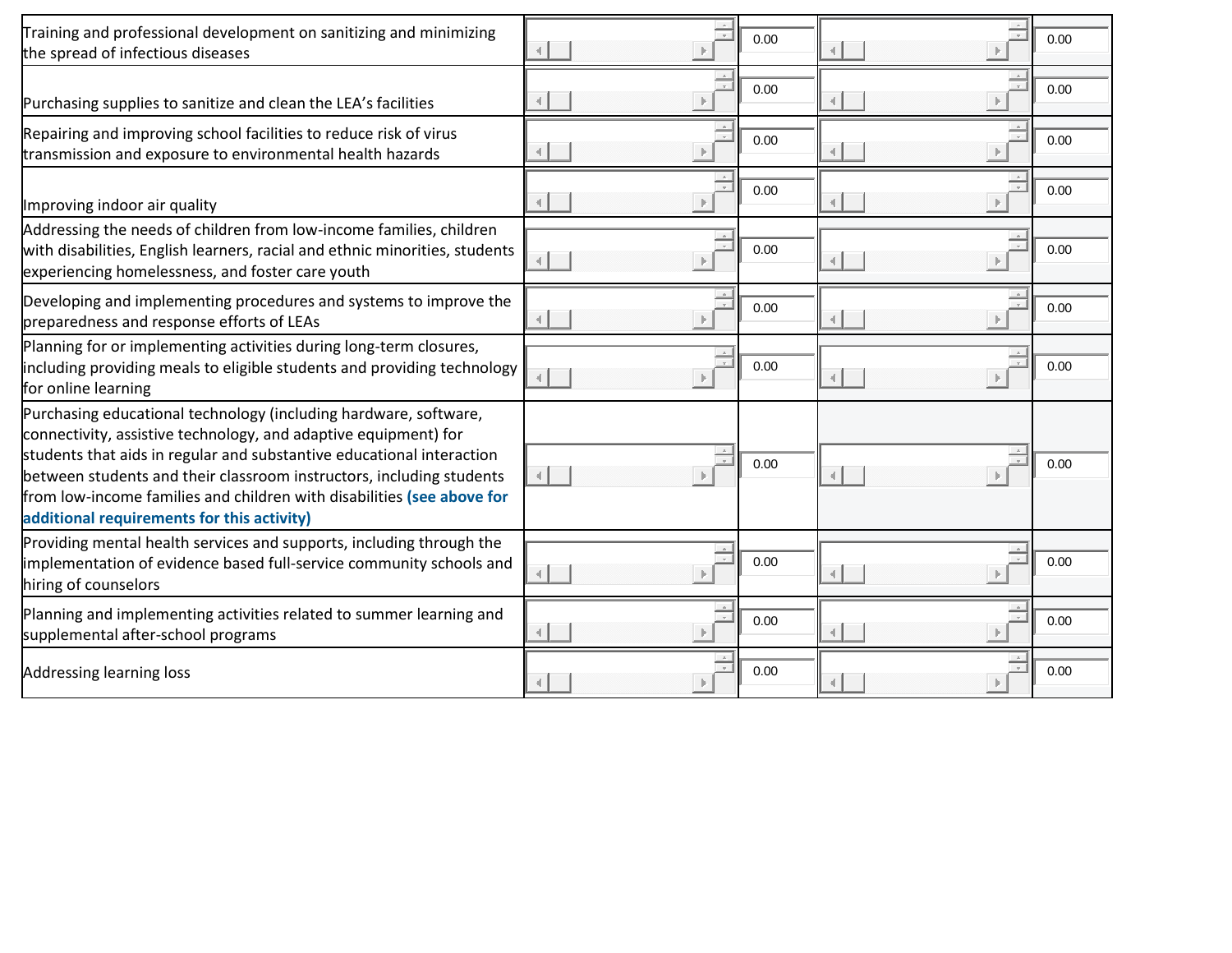| Other activities that are necessary to maintain operation of and<br>continuity of and services, including continuing to employ existing or<br>hiring new LEA and school staff | 0.00 |  | 0.00 |
|-------------------------------------------------------------------------------------------------------------------------------------------------------------------------------|------|--|------|
| Coordinating preparedness and response efforts with State, local,<br>Tribal, and territorial public health departments to prevent, prepare<br>for, and respond to COVID-19.   |      |  |      |
| Sub Total                                                                                                                                                                     |      |  |      |

#### **TECHNOLOGY INTEGRATION**

# Leveraging Technology to Support Students' Needs

Teachers can apply a concept called 'tech equity' to ensure that the technology they use is enhancing learning for all of their students.

### By [Stefani Boutelier,](https://www.edutopia.org/profile/stefani-boutelier) [Nicole Ludwig](https://www.edutopia.org/profile/nicole-ludwig)

May 5, 2021

Educators have always had to be extremely flexible reinventors, perhaps never more so than recently. Students and teachers are connecting digitally in ways that were previously unimagined. Although virtual connections have been instrumental throughout pandemic teaching, they've also exposed the larger digital divide between student opportunity and achievement beyond the four walls of a classroom.

The rapid switch to technology means that everyone needs to move from just consuming and sampling new technology to a true application and reliance on digital tools to transfer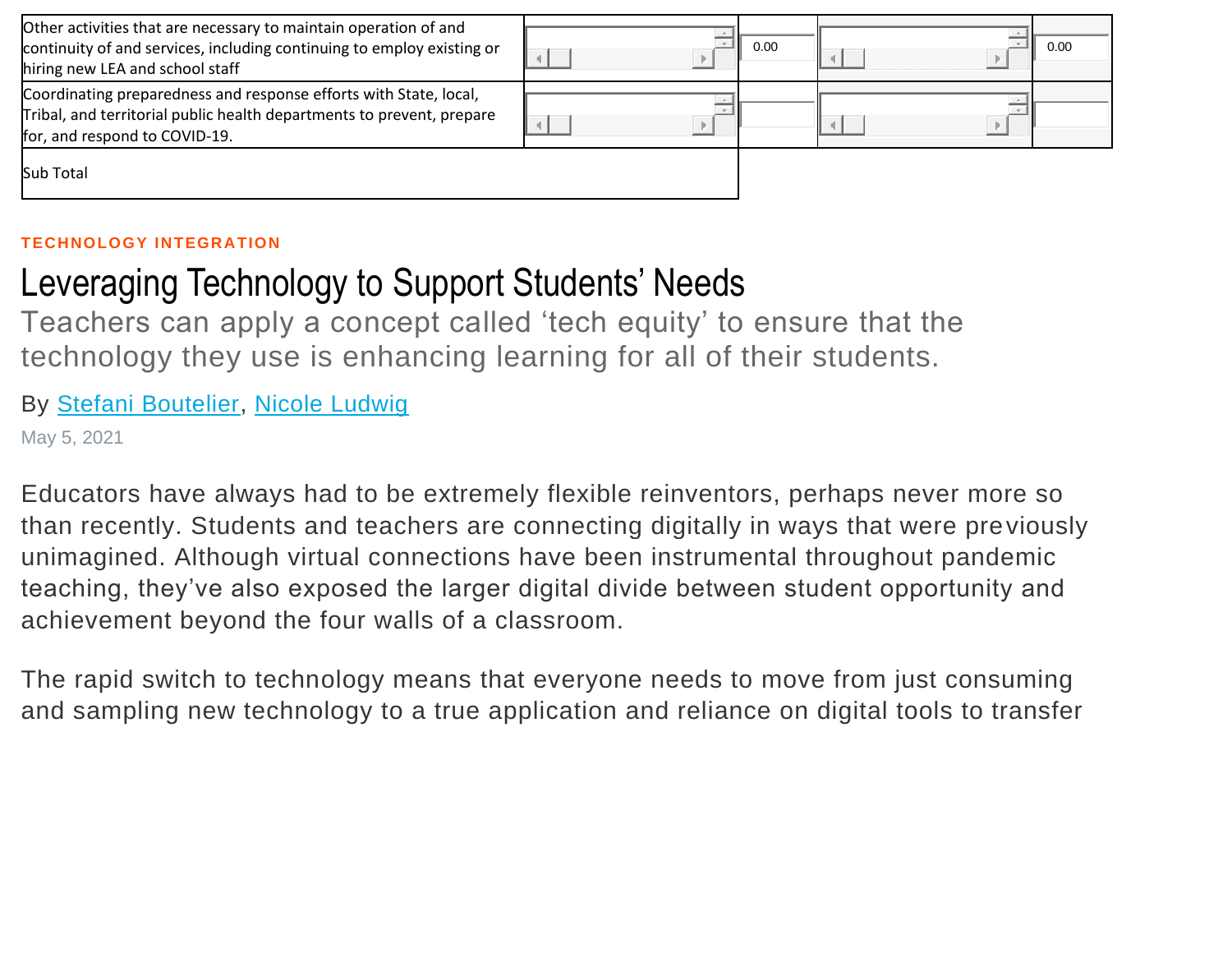learning. Educators need to understand what tech equity is—leveraging technology to support all students' needs—and how to best apply instructional design through culturally responsive teaching to assist learner-centered modalities.

### **TECH TO SUPPORT EQUITY**

The International Society for Technology in Education [\(ISTE\)](https://www.iste.org/) is a "community of global educators who believe in the power of technology to transform teaching and learning." Educators can begin to grasp tech equity by first understanding the ISTE [Standards for](https://www.iste.org/standards/for-educators)  [Educators—](https://www.iste.org/standards/for-educators)for example, "Leader Standard 2b: Advocating to meet the needs of all students with technology." The first step to take toward advocacy for our students is authentically applying UDL, accessibility, and inclusion in our design.

### **UNIVERSAL DESIGN FOR LEARNING**

CAST (Center for Applied Special Technology) set up the Universal Design for Learning (UDL) as a [framework](https://www.cast.org/impact/universal-design-for-learning-udl) to "improve and optimize teaching and learning for all people based on scientific insights into how humans learn."

When we apply the principles of UDL, we ensure an inclusive approach to learning because we give students opportunities to make choices based on their strengths. Examining how we infuse technology with UDL [lesson plans](https://iris.peabody.vanderbilt.edu/module/udl/cresource/q2/p08/) helps identify components that complement the strengths of all students and circumvent inequities.

### **ACCESSIBILITY**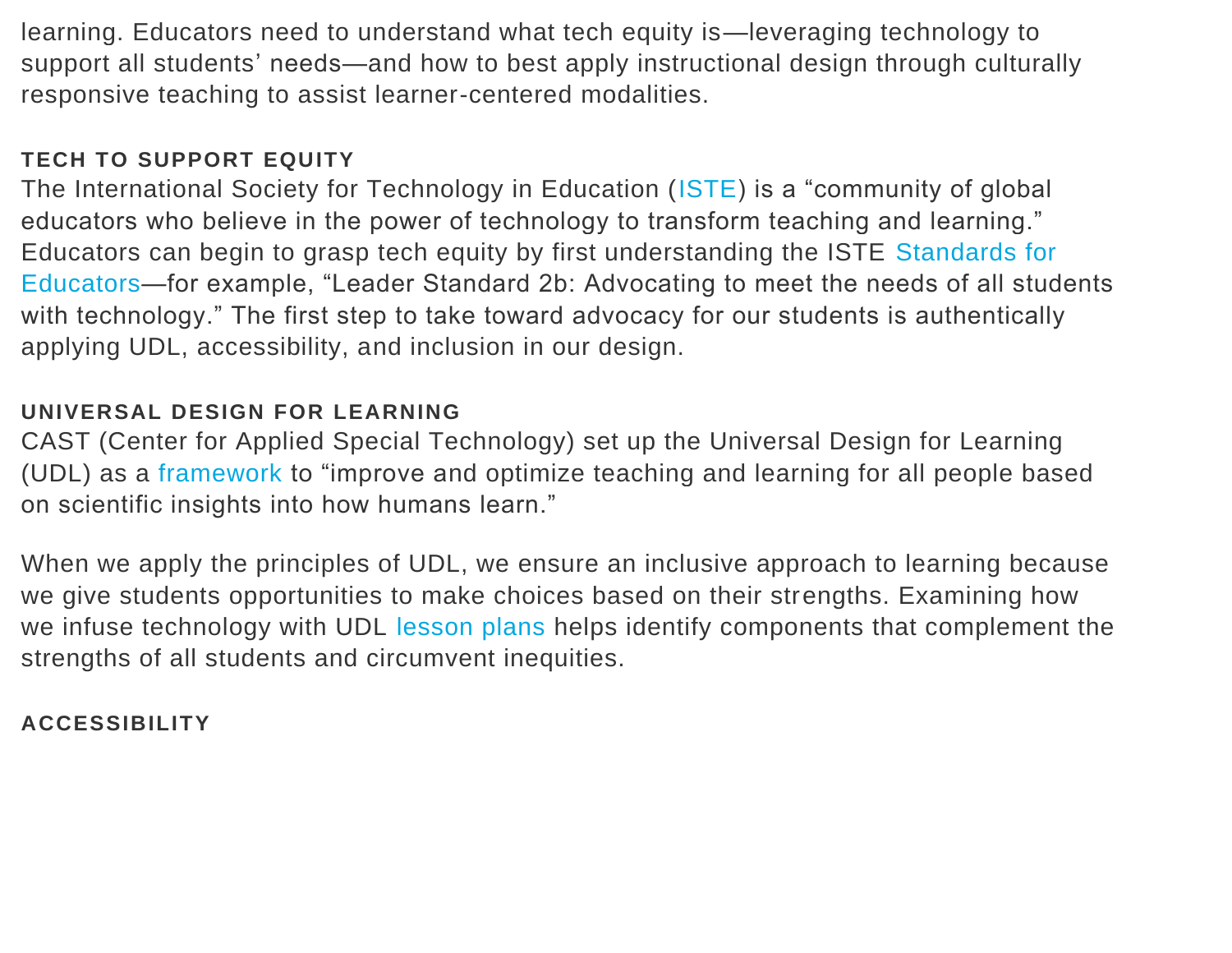One way to ensure ease of access is to consider how accessible digital tools really are for our learners. The [Web Accessibility Initiative](https://www.w3.org/WAI/fundamentals/accessibility-intro/) makes clear that students' needs vary online and in person. "When websites and web tools are properly designed and coded, people with disabilities can use them. However, currently many sites and tools are developed with accessibility barriers that make them difficult or impossible for some people to use."

We can also use a tool like [Grackle](https://www.grackledocs.com/how-it-works/) to evaluate how accessible our digital documents already are (e.g., accessing images, headings for screen readers). Accounting for accessibility while considering UDL is one step in ensuring equity in the technology we're integrating.

### **APPLICATION**

Understanding how technology increases the need for UDL implementation, accessibility, and inclusion is integral to our short- and long-term educational settings. The following applications can act as a guide as we increase our learners' opportunities:

- Productivity apps allow students to collaborate in real time and produce in multiple modes (e.g., Google Slides, Google Forms, Jamboard, [Sway\)](https://sway.office.com/).
- Feedback and online discussion platforms permit conversations to suit the strengths of each learner (e.g., Flipgrid, Padlet, [Mote\)](https://www.justmote.me/).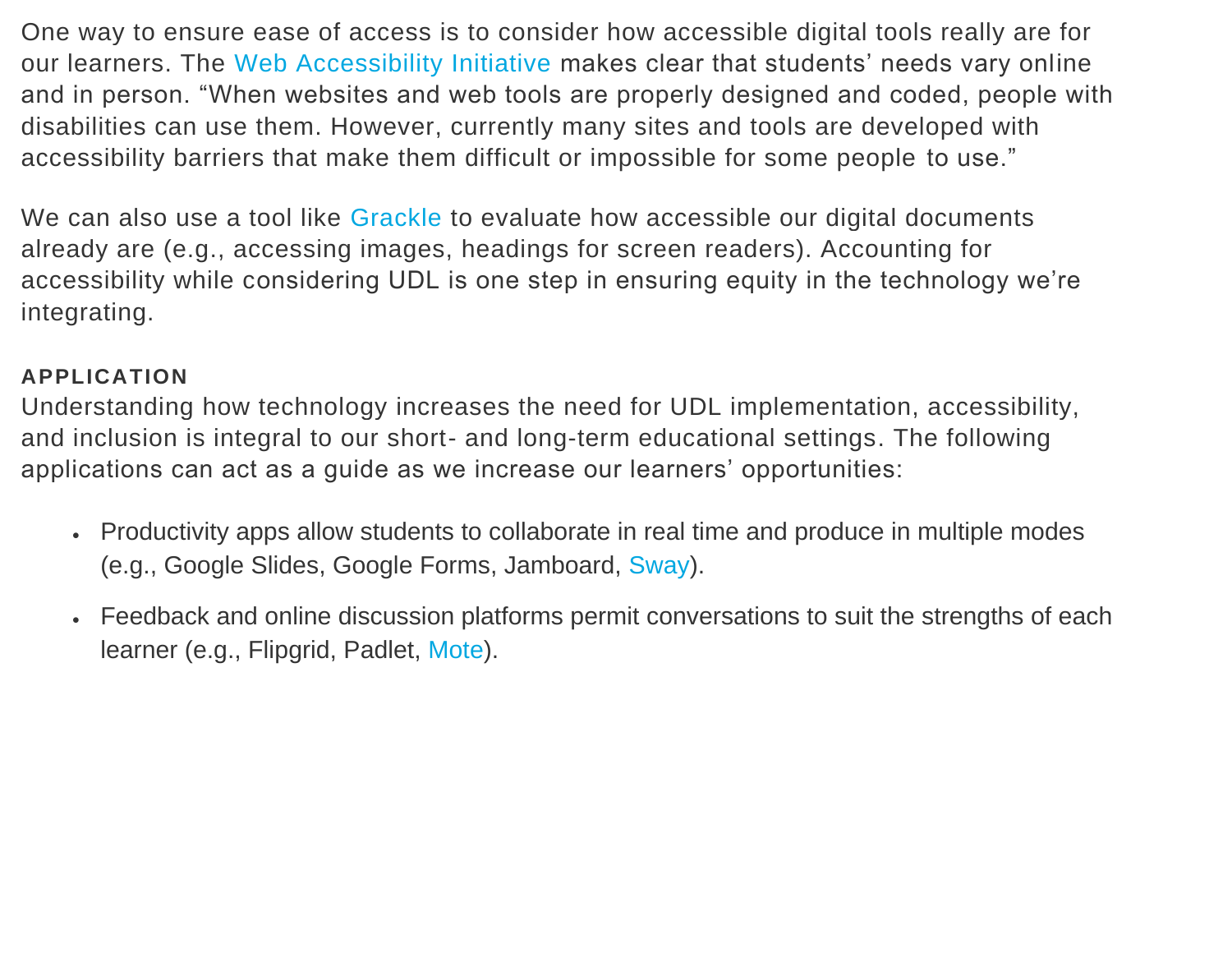- Prerecording encourages students to learn asynchronously, at their own pace (e.g., [Edpuzzle,](https://edpuzzle.com/) Loom, Pear Deck).
- Gamification provides students a new way to interact with content and increases engagement (e.g., Quizlet, [digital escape rooms,](https://ditchthattextbook.com/30-digital-escape-rooms-plus-tips-and-tools-for-creating-your-own/) choose your own adventure, choice boards).
- Digital libraries supply reading materials in text, in audio, and with additional tools to further increase access (e.g., Epic, [CommonLit,](https://www.commonlit.org/) Newsela, [StoryCorps\)](https://storycorps.org/).
- Conversion tools accommodate to help all students feel successful (e.g., Chrome extensions, [screen readers,](https://usabilitygeek.com/10-free-screen-reader-blind-visually-impaired-users/) closed captioning, YouTube's speed adjustment, transcriptions, printed-out HyperDocs).
- Incorporate diverse curriculum and reflection throughout all digital learning activities to make greater connections (e.g., #OwnVoice texts, virtual field trips, content to dismantle stereotypes, inviting diverse speakers).
- Enhance digital formative and summative assessments with the tools above (e.g., using EdPuzzle for formative assessment or Flipgrid to present a final project). Vary these assessments as one-on-one, group work, or voice and choice crossover, using UDL and ISTE standards to continuously support accessibility and inclusion.

### **REINVENTING TRANSFORMATION**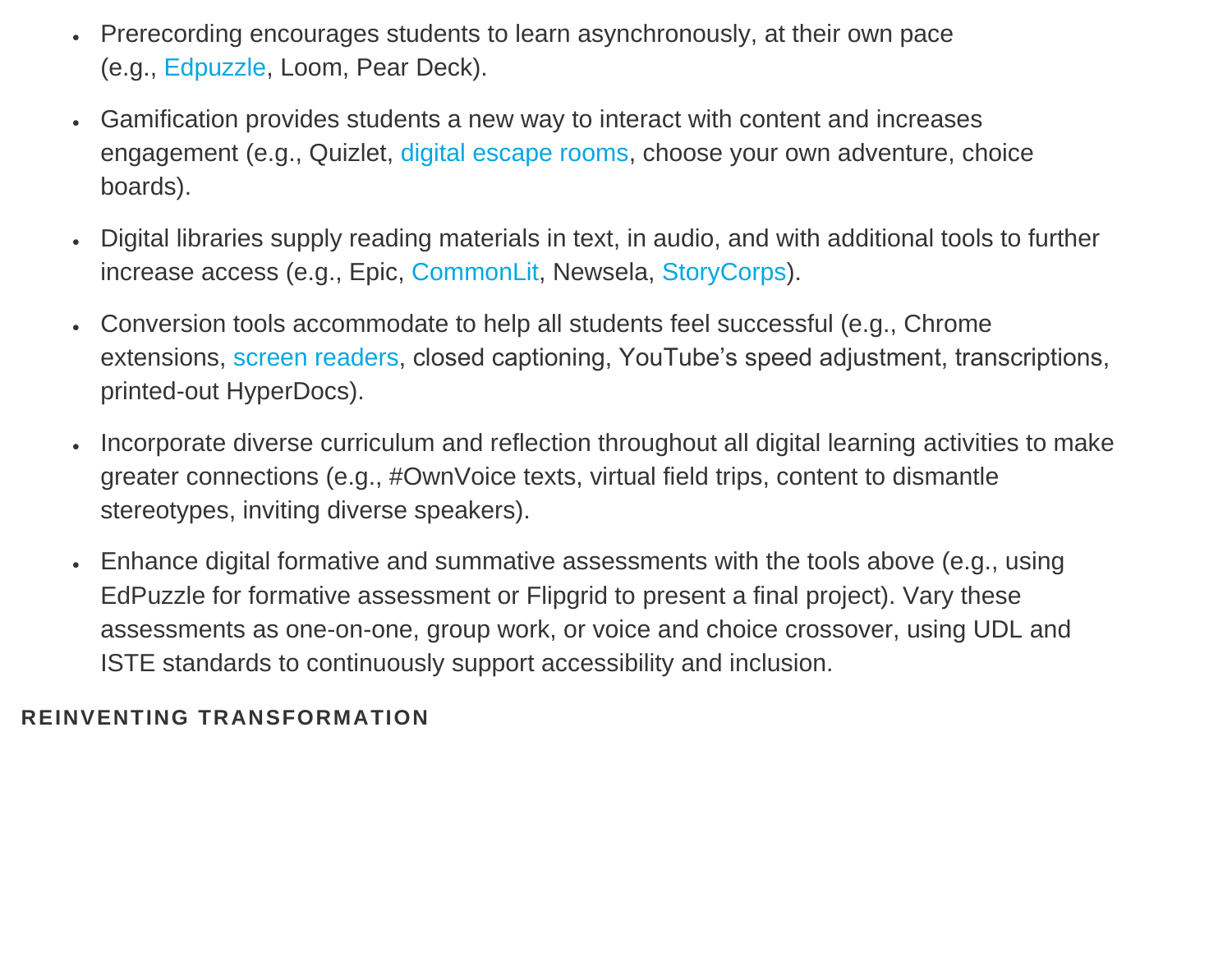The pandemic has taught us not to fear advances in technology, but instead to view them as ways we can explore how to best assist our students. Continuous learner-centered design will help us build upon tech equity advances so that we can unite all learners through inclusion and access for success. To commit further to tech equity in a digital or inperson class, we must continuously ask these questions:

- What do my students know? What strengths can I build upon?
- How is the technology I use enhancing equitable teaching through UDL, accessibility, and inclusion?
- Are my students' voices being heard?

There's still work to be done because putting a device in every child's hand and providing Wi-Fi alone doesn't bridge the digital divide, but we must have confidence in our ability to minimize the inequities. Focusing on tech equity in virtual and in-person instruction strengthens 21st-century skills. If we continue to go forward with confidence, creativity, and an attitude of meeting challenges head-on, we will persevere in our transformation to best foster growth for all of our students.

**SHARE THIS STORY**

- $\bullet$
- •
- •
- - - - -
- -
	- -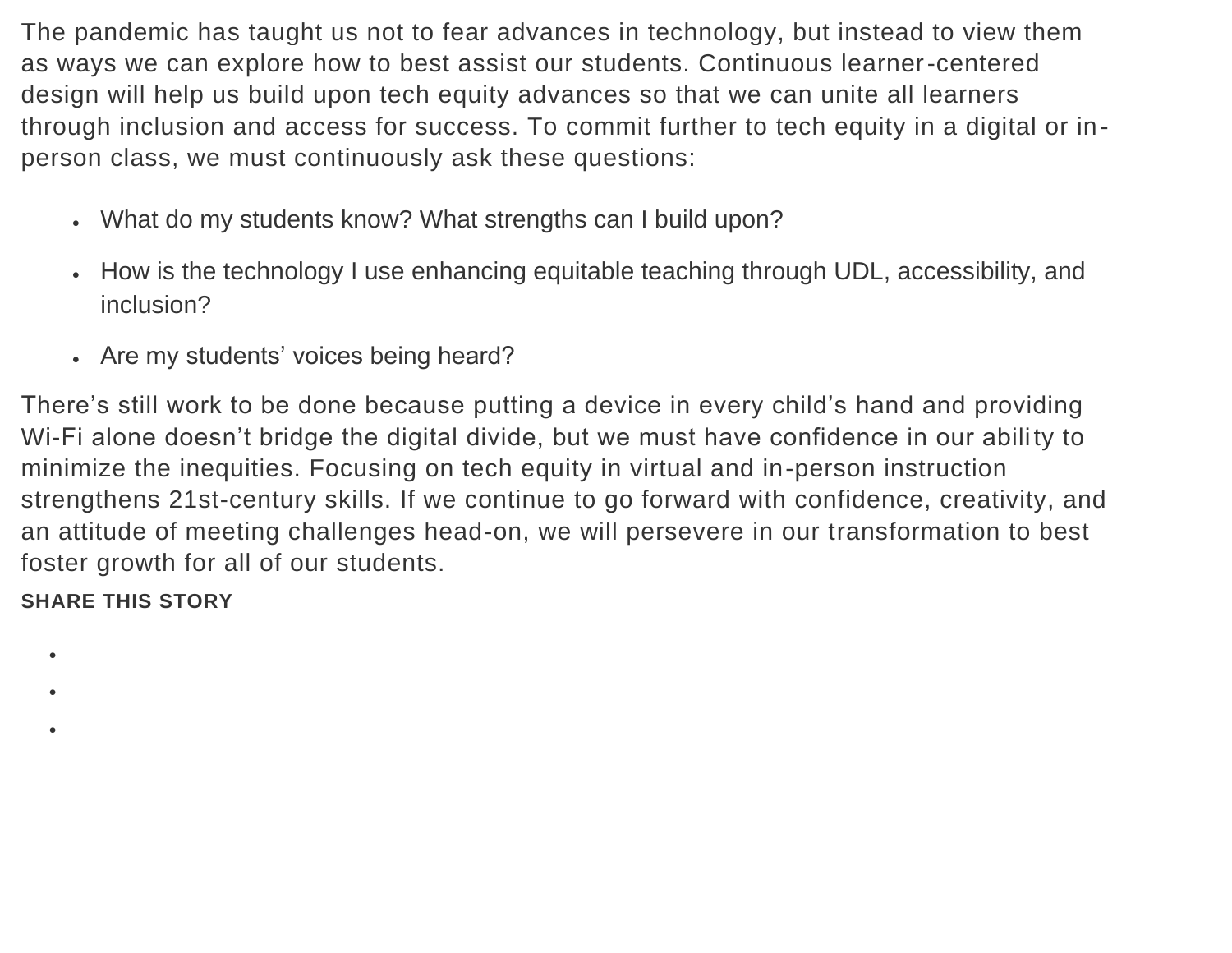#### • **FILED UNDER**

- **[Technology Integration](https://www.edutopia.org/technology-integration)**
- [Curriculum Planning](https://www.edutopia.org/topic/curriculum-planning)
- [Online Learning](https://www.edutopia.org/topic/online-learning)
- [3-5 Upper Elementary](https://www.edutopia.org/grade-level-3-5)
- [6-8 Middle School](https://www.edutopia.org/grade-level-6-8)

#### **TECHNOLOGY INTEGRATION**

# [6 Tips for Curating Resources for Students](https://www.edutopia.org/article/6-tips-curating-resources-students)

Finding videos, podcasts, and more that will engage all students can be a challenge, but there are ways to make the process easier.

## By [Monica Burns](https://www.edutopia.org/profile/monica-burns)

September 2, 2021



*Curation* might not be a word in your everyday vocabulary, but it's something we do every day. We find content we like and tell other people about it—a link to a blog post that a friend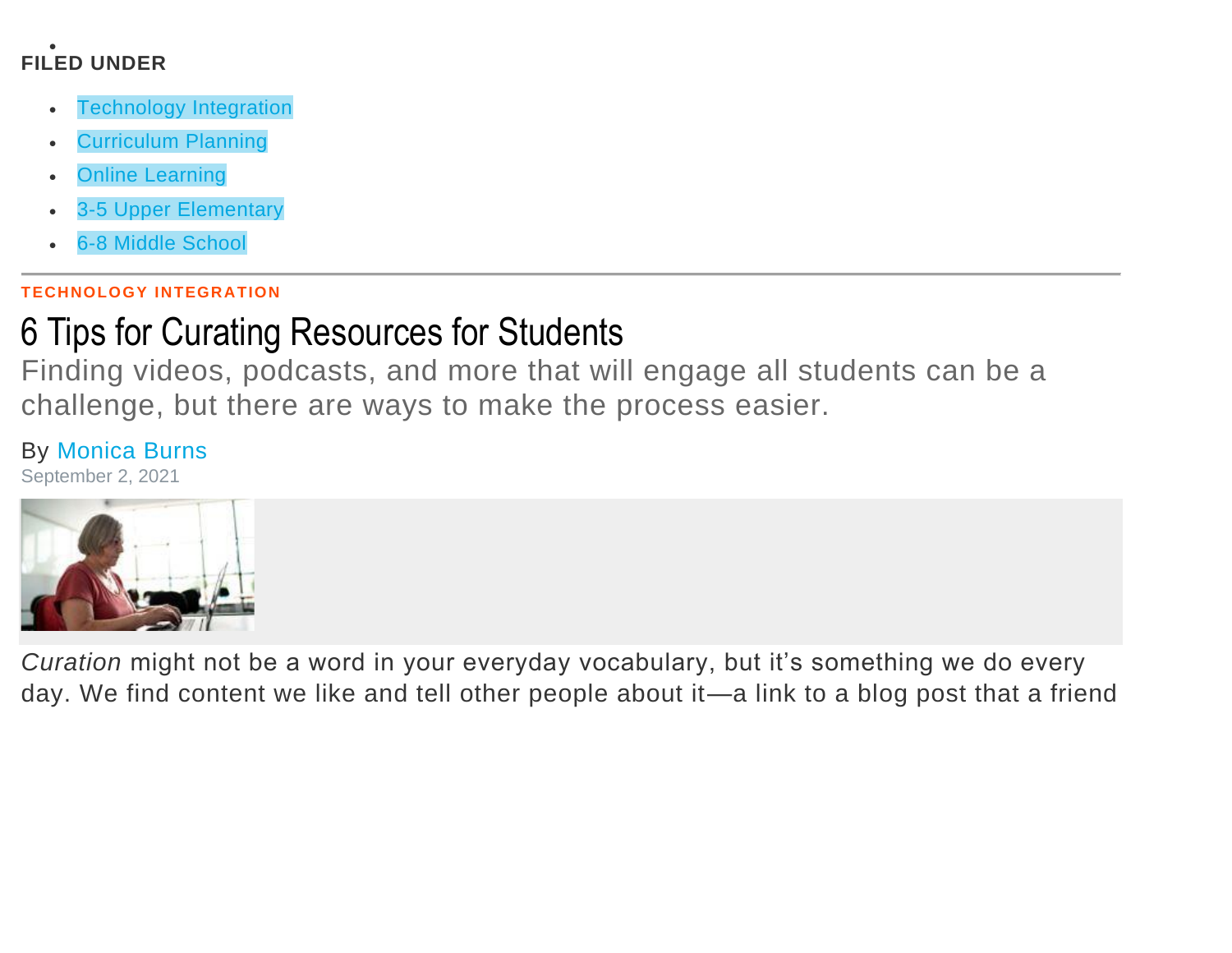or family member might enjoy, or a link to a YouTube video that a colleague might want to share with their students.

When taking on the role of a curator for your students, there are a few things you can do to handpick resources that support every student in your class. In my book *[EdTech Essentials:](https://www.ascd.org/books/edtech-essentials?variant=121021)  [The Top 10 Technology Strategies for All Learning Environments](https://www.ascd.org/books/edtech-essentials?variant=121021)*, one of the 10 strategies examines curation in the classroom and ways to curate resources that support all students.

**Read Full [Story](https://www.edutopia.org/article/6-tips-curating-resources-students)**

### **TECHNOLOGY INTEGRATION**

# [Using a Class Google Site to Improve Organization and Engagement](https://www.edutopia.org/article/using-class-google-site-improve-organization-and-engagement)

This free tool helps students in the classroom and at home stay on the same page—and there are benefits for teachers as well.

## By [Steven Goldman](https://www.edutopia.org/profile/steven-goldman)

August 18, 2021



My school was lucky enough to be mostly in person during the pandemic, although there were months when we were fully remote. When we were "live," some of my fifth-grade math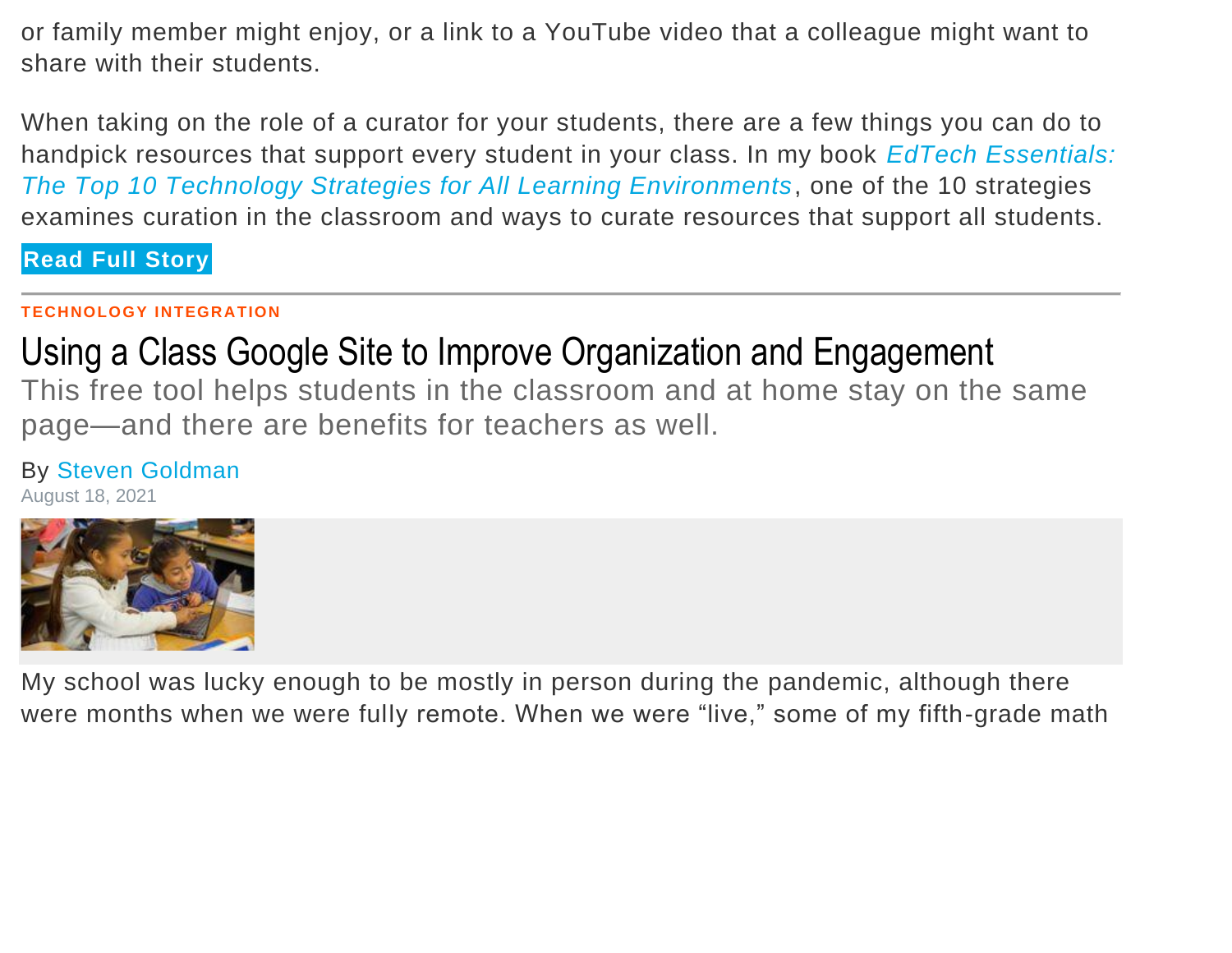students would suddenly be remote while they quarantined or if their families changed their minds about in-person school. The question became, how do you plan for a classroom when you aren't sure who's going to be in the room on any given day?

I wanted to make the experience as seamless as possible—to have the in-school experience and the remote one be as close to the same as I could make them. But for the system to work, I needed a consistent way for students to access information that wouldn't be different whether they were in school or at home. My solution was to make a simple Google Site that I used to structure all of our class activities. Students at home used the same site as the in-school students for their lessons. No one had to learn anything new if they went from being in school to remote or vice versa.

### **Read Full [Story](https://www.edutopia.org/article/using-class-google-site-improve-organization-and-engagement)**

#### **THE RESEARCH IS IN**

# [Defending a Teacher's Right to Disconnect](https://www.edutopia.org/article/defending-teachers-right-disconnect)

Remember personal time? For many educators, technology has driven it toward extinction—and it's time to get serious about reclaiming it.

By [Youki Terada](https://www.edutopia.org/profile/youki-terada) August 27, 2021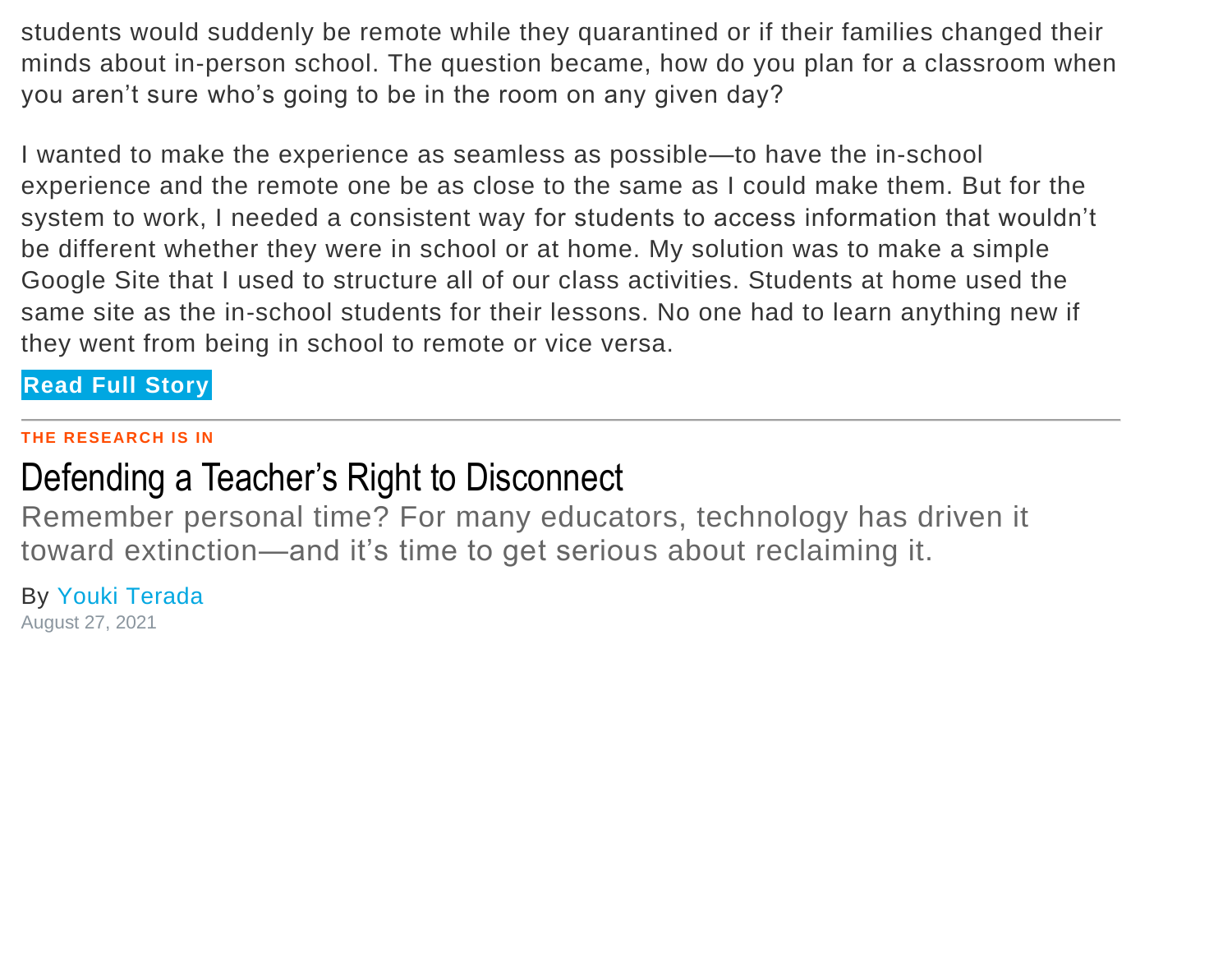

Technology is compromising the health and well-being of teachers, blurring the alreadyindistinct boundaries between work and home and leading to an unsustainable "always on" mentality, researchers assert in a [new study.](https://link.springer.com/chapter/10.1007/978-3-030-67349-9_23)

It's not an entirely new problem. For decades, educators have labored under the twin pressures of expanding responsibilities at work and increasing domestic demands. As dualincome families became the norm, larger class sizes, more paperwork, and a gradual shift in caretaking duties toward school systems have strained the capacity of educators, encroaching on personal time traditionally set aside for family and friends. Well before the pandemic, stress topped the list of reasons teachers quit, according to a [RAND study,](https://www.rand.org/pubs/research_reports/RRA1121-2.html) which identified long hours and the burden of taking on second jobs to supplement income as primary factors in early retirement.

**Read Full [Story](https://www.edutopia.org/article/defending-teachers-right-disconnect)**

[7 Things Teachers Say to Create a Supportive Classroom](https://www.edutopia.org/article/7-things-teachers-say-create-supportive-classroom)

**CLASSROOM MANAGEMENT**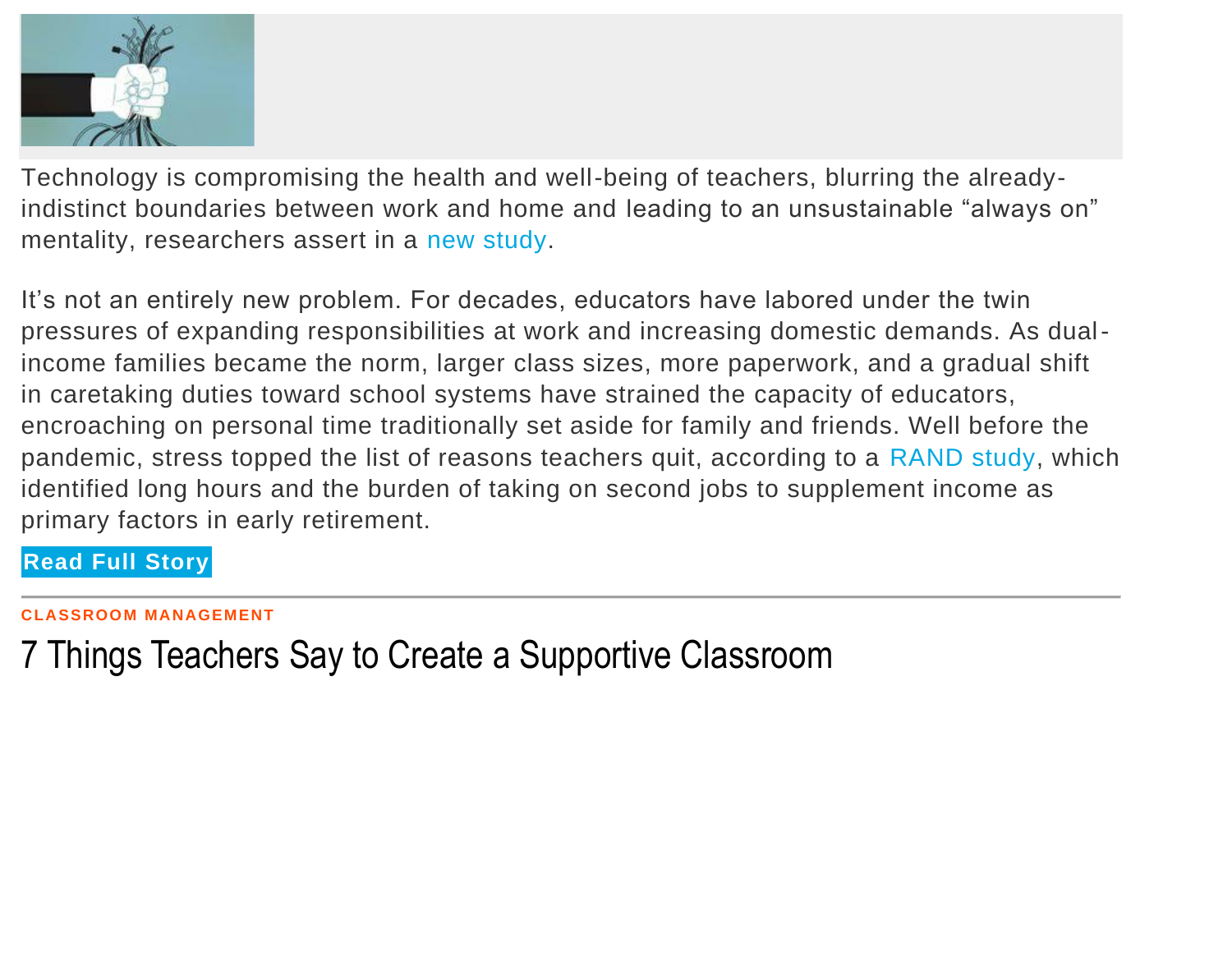The things teachers say can cut deeply or build a lasting foundation for success. Here are seven teacher-tested expressions to try this year.

### By [Stephen Merrill](https://www.edutopia.org/profile/stephen-merrill)

August 26, 2021



There's no way for a teacher to get through a whole school year without blurting out the wrong thing a few times. Difficult mornings sometimes become insufferable afternoons, and kids of all ages know how to press adults' buttons. When you do slip up, extend yourself some grace.

The good news? You can prepare to be supportive, and even practice before you step into the classroom. "One of the hardest things I had to do was learn how to change my 'teacher' language so that I could encourage and empower students on a daily basis," confides sixthgrade teacher Alyssa Nucaro. In time, she concluded that ["using powerful and effective](https://www.edutopia.org/article/positive-words-go-long-way)  [teacher language](https://www.edutopia.org/article/positive-words-go-long-way) takes a lot of practice and awareness."

**Read Full [Story](https://www.edutopia.org/article/7-things-teachers-say-create-supportive-classroom)**

**CLASSROOM MANAGEMENT**